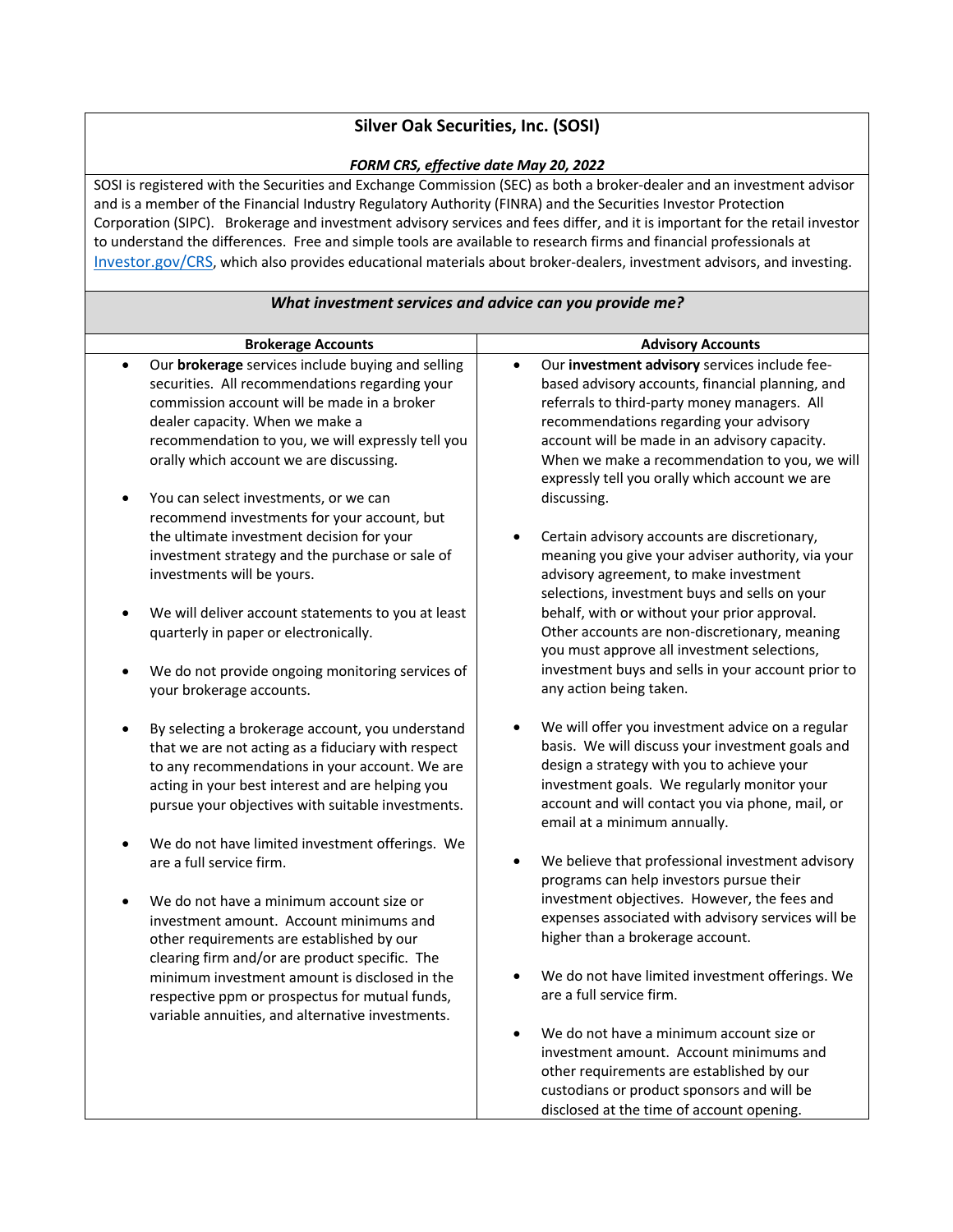*For additional information, please see our Form ADV Part 2A brochure and our Best Interest Disclosure Document at www.silveroaksecurities.com.*

**Conversation Starters. Ask your financial professional—**

- **Given my financial situation, should I choose an investment advisory service? Should I choose a brokerage service? Should I choose both types of services? Why or why not?**
- **How will you choose investments to recommend to me?**
- **What is your relevant experience, including your licenses, education and other qualifications? What do these qualifications mean?**

| <b>What Fees Will I Pay?</b>                                                                                                                                                                                                                                                                                                                                                                                                               |                                                                                                                                                                                                                                                                                                                                                                                                                                                                            |  |
|--------------------------------------------------------------------------------------------------------------------------------------------------------------------------------------------------------------------------------------------------------------------------------------------------------------------------------------------------------------------------------------------------------------------------------------------|----------------------------------------------------------------------------------------------------------------------------------------------------------------------------------------------------------------------------------------------------------------------------------------------------------------------------------------------------------------------------------------------------------------------------------------------------------------------------|--|
| <b>Brokerage Account</b>                                                                                                                                                                                                                                                                                                                                                                                                                   | <b>Advisory Account</b>                                                                                                                                                                                                                                                                                                                                                                                                                                                    |  |
| Transaction-based fees. You will pay us a fee<br>$\bullet$<br>every time you buy or sell an investment. This<br>fee, commonly called commission, is based on the<br>specific transaction conducted and is not based<br>on the value of your account. You will be charged<br>more when there are more trades in your<br>account; therefore we have an incentive to<br>encourage you to trade more often. This is a<br>conflict of interest. | Asset-based fees. You will pay us an on-going fee<br>$\bullet$<br>on a pro-rata annualized basis monthly or<br>quarterly in arrears or advance, based on the<br>value of the cash and investments in your<br>advisory account. The asset-based fee reduces<br>the value of your account and will generally be<br>deducted from your account directly.<br>Variable annuities, and alternative investments<br>$\bullet$<br>impose additional fees that will reduce the value |  |
| Fees charged in a brokerage account consist of<br>٠<br>transaction (trading) fees, principal mark-up fees,<br>custodial fees, and recordkeeping fees.<br>Transaction fees are charged at the time of the<br>transaction. Some of our fees are charged<br>quarterly and some of our fees are charged<br>annually. They will appear on your statement.                                                                                       | of your investments over time. With variable<br>annuities you incur a charge when you surrender<br>the investment during the surrender period.<br>Our fees vary and are negotiable. The dollar<br>$\bullet$<br>amount you pay will depend on the services you<br>receive and the amount of assets in your account.                                                                                                                                                         |  |
| Our fees for brokerage accounts vary and are<br>٠<br>negotiable. The amount you pay will depend<br>upon the features and type of brokerage account<br>you choose. The maximum commission you will<br>pay on government and municipal securities is<br>3%, and other securities are subject to FINRA's 5%<br>guideline policy. The policy requires the firm to<br>be fair and reasonable to you, considers the type                         | The maximum Advisor Fee is 2% of the assets in<br>your account(s). Prior to March 2020, the<br>maximum Advisor Fee was 2.50% of the assets in<br>your account(s). Accounts established prior to<br>that date with a maximum Advisor Fee above<br>2.50% will remain at a maximum Advisor Fee<br>above 2% of assets in the account until such time<br>as a new Agreement is executed.                                                                                        |  |
| of security involved, the availability of the security<br>in the market, the price of the security, and the<br>amount of money involved in the transactions. At<br>no time will we enter into a transaction at any<br>price which is not reasonably related to the<br>current market price of the security.                                                                                                                                | You will pay a transaction fee when we buy and<br>$\bullet$<br>sell an investment for you. You will also pay<br>additional fees such as custodian fees, account<br>maintenance fees, third party money manager<br>fees*, technology fees, variable annuity fees* and<br>other transactional and product level fees.                                                                                                                                                        |  |
| Mutual funds, variable annuities, and alternative<br>$\bullet$<br>investments impose additional fees that reduce<br>the value of your investments over time. With<br>variable annuities you incur a charge when you<br>surrender the investment during the surrender<br>period.                                                                                                                                                            | *We receive a portion of the additional fees.                                                                                                                                                                                                                                                                                                                                                                                                                              |  |

## **What Fees Will I Pay?**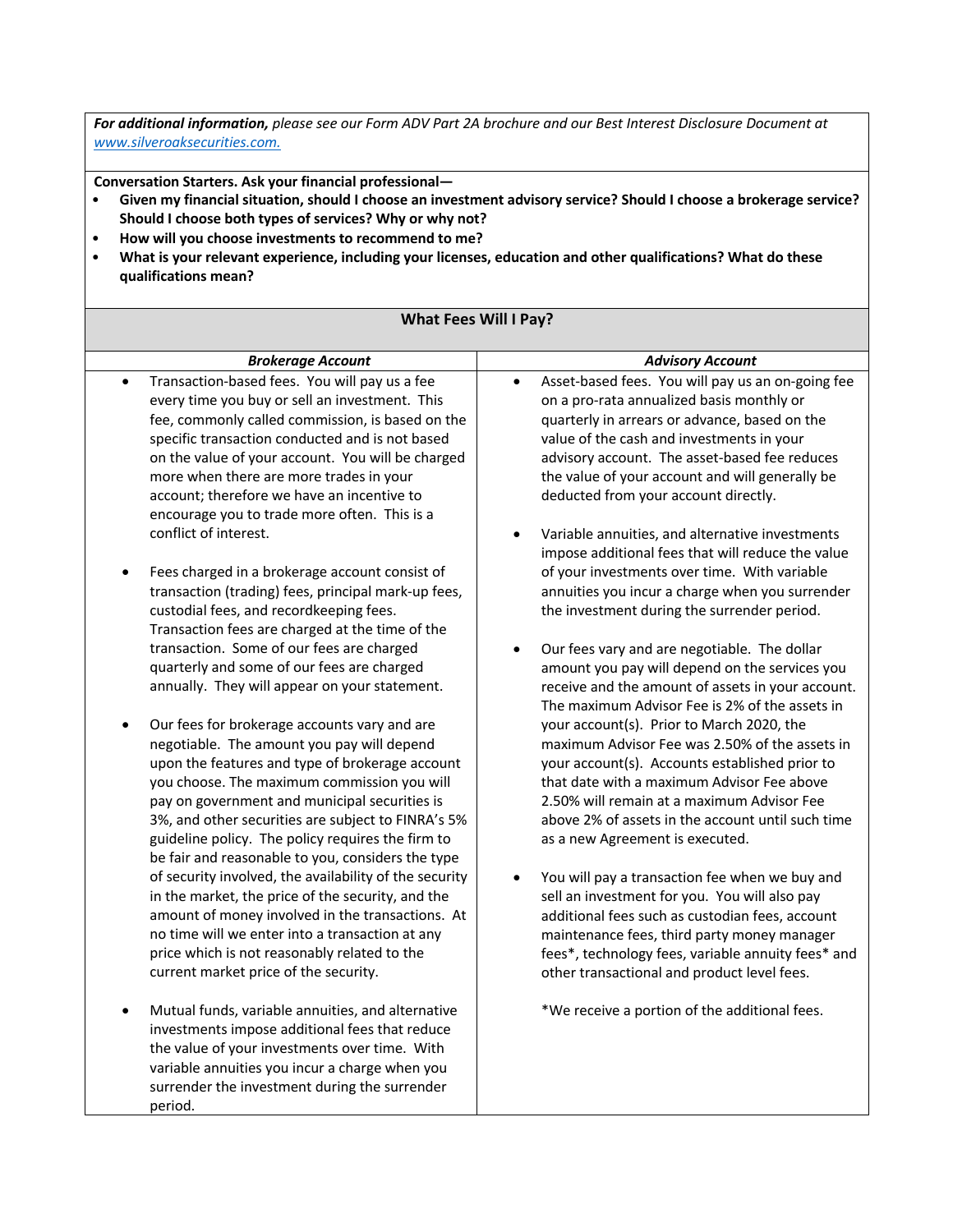- Additional fees will be charged on your account and include custodian fees, account maintenance fees, 12b-1 fees, mutual fund fees, variable annuity fees and other transactional and product level fees. We receive a portion of the additional fees.
- The more transactions in your account, the more fees we charge you. From a cost perspective, you may prefer a transaction-based account if you do not trade often or if you plan to buy and hold investments for longer periods of time.
- The more assets you have in the advisory account, including cash, the more you will pay us. We therefore have an incentive to increase the assets in your account in order to increase our fees. You will pay our fee even if you do not buy or sell, and even if you lose money. This is a conflict of interest.
- An asset-based account will cost more than a transaction-based account.

*Additional Information: You will pay fees and costs whether you make or lose money on your investments. Fees and costs will reduce any amount of money you make on your investments over time. Please make sure you understand what fees and costs you are paying.* 

*For additional information, please see our Form ADV Part 2A brochure, our Best Interest Disclosure Document, and our custodian/clearing firm fee schedules located on our website at www.silveroaksecurities.com.*

**Conversation Starter. Ask your financial professional—**

- **Help me understand how these fees and costs might affect my investments.**
- **If I give you \$10,000 to invest, how much will go to fees and costs, and how much will be invested for me?**

**What are your legal obligations to me when providing recommendations as my broker-dealer or when acting as my investment adviser? How else does your firm make money and what conflicts of interest do you have?**

*When we provide you with a recommendation as your broker-dealer or act as your investment adviser*, we have to act in your best interest and not put our interest ahead of yours. At the same time, the way we make money creates some conflicts with your interests. You should understand and ask us about these conflicts because they can affect the recommendations and investment advice, we provide you. Here are some examples to help you understand what this means.

Many of Silver Oak Securities, Inc. representatives serve as licensed insurance agents. When acting in this capacity, the representative will receive commissions for selling insurance products. This creates a conflict of interest when the representative recommends you purchase insurance products.

Silver Oak Securities, Inc. has an affiliated insurance agency, Vision Wealth Marketing, Inc. Silver Oak will receive compensation from the sale of insurance products through this agency. Our registered representatives will receive a commission for recommending you purchase insurance products from our affiliate, Vision Wealth Marketing, Inc. This revenue sharing and third-party payment is a conflict of interest.

*For additional information, please see our Form ADV Part 2A brochure and our Best Interest Disclosure Document located on our website at www.silveroaksecurities.com.*

**Conversation Starter: Ask your financial professional,**

• **How might your conflicts of interest affect me, and how will you address them?**